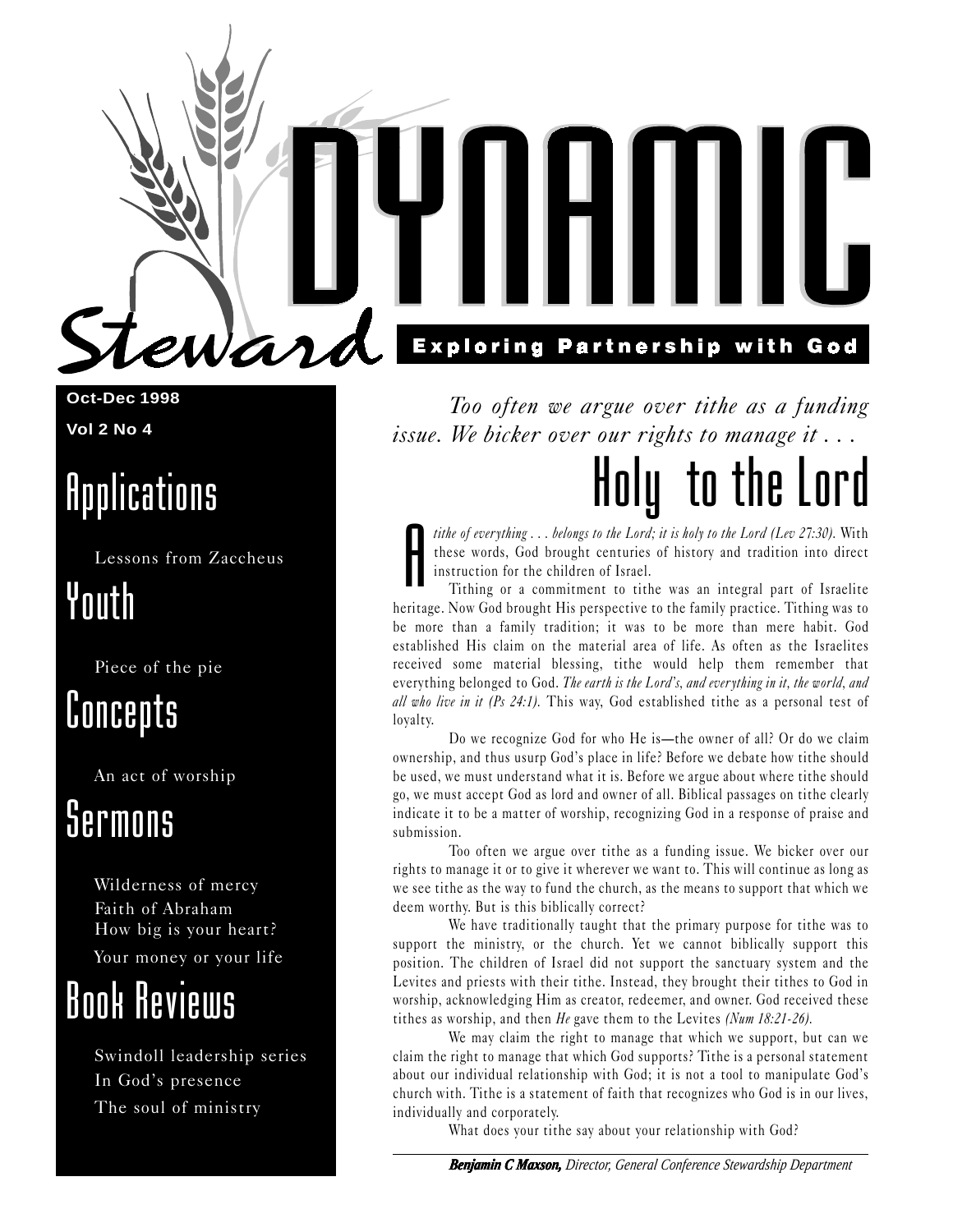## Applications



Woven into the story of Zaccheus are many practical lessons about money, relationships, and values. List several lessons you can glean from the story, and then focus on each of the lessons in the following way:

- 1. Identify the lesson
- 2. Study how Zaccheus came to learn the lesson
- 3. Apply the lesson by asking a series of questions
- 4. Develop an exercise to motivate change

Here is an example of studying one of the lessons found in the story of Zaccheus:

### **1. Identify the lesson**

Spend your money based on the values of your life (Lk 19:8).

#### **2. Study how Zaccheus came to learn the lesson**

It is clear that before his conversion Zaccheus was a selfish person who spent most of his money on himself. However, the opposite behavior is seen as soon as Zaccheus changes his values in life. After his encounter with Jesus, the Holy Spirit impresses upon his mind to share with the poor and to mend broken relationships. As a result of his conversion, he gives about 50 percent of his possessions to the poor.

### **3. Apply the lesson by asking a series of questions**

Do you know that people spend money on what they value most? Have you ever made a personal assessment of your values and funds to find out where your money goes? People are often amazed to discover that a large percentage of

Lessons from Zacchaeus

their income goes towards meeting their personal needs. What will your assessment reveal? And if you discover that you hardly spend anything on anyone but yourself, could it mean that your value system does not include others?

### **4. Develop an exercise to motivate change**

a. List your values in life. What it most important to you? Perhaps it is Christian education, quality time with your family, quiet time to yourself, or recreational activities.

b. List the amounts of money you have spent on each of your values over the past three months. Be accurate and honest. What you have before you is a picture of who you are and what you are all about. Now ask yourself questions like: Am I spending where my values are? Am I balanced in my spending?

c. List areas of your spending that need readjustment. Add to your daily prayer list the areas of your life that need readjustment. Strive towards making definite changes in your lifestyle. After a six-month period, re-evaluate your values to see the progress you have made.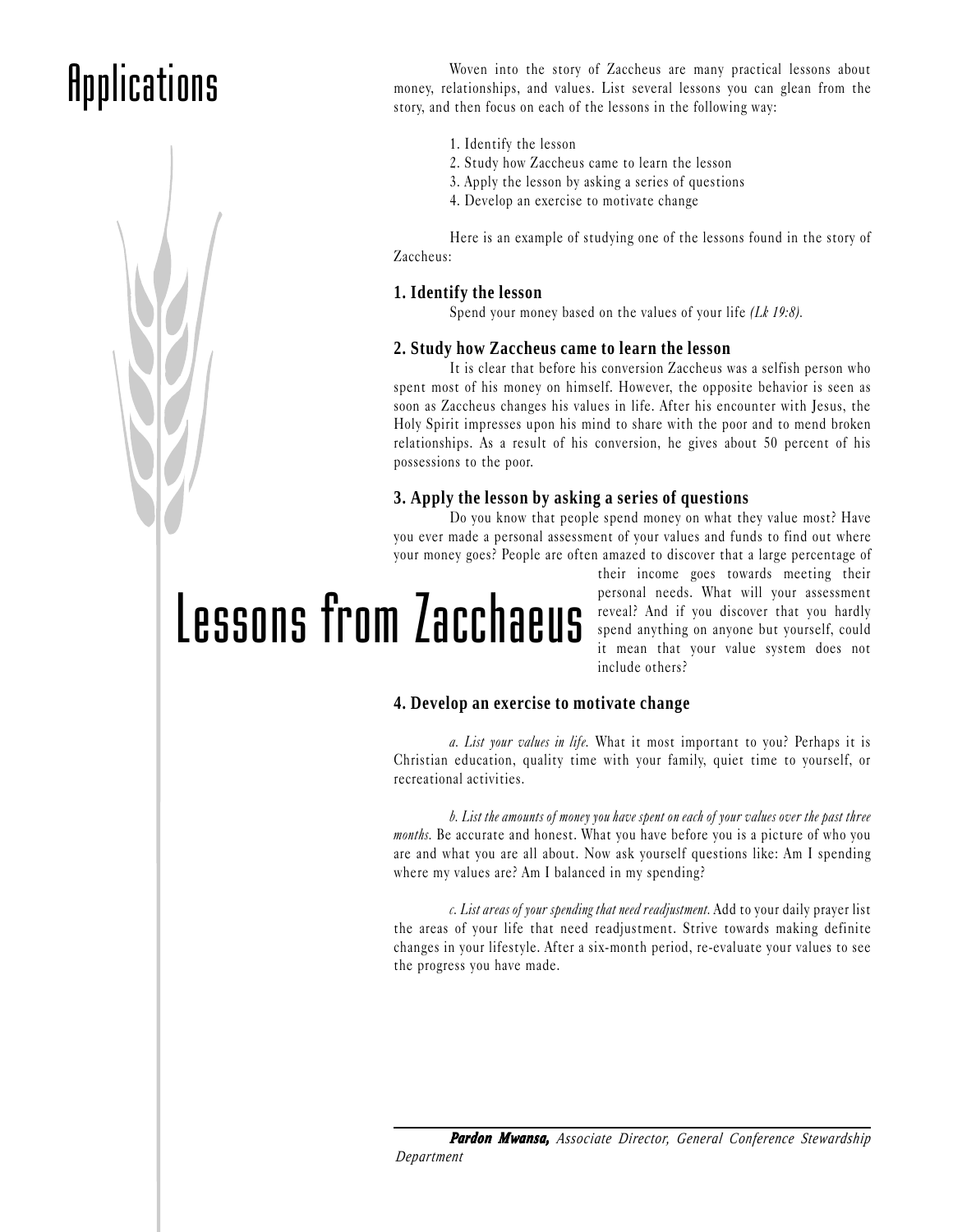When Robert Folkenberg was elected president of the General Conference of Seventh-day Adventists, he challenged church members by saying Give young people a piece of the pie and maybe they would stay for dinner.

Steve Case took that challenge, and in 1992 began Piece of the Pie Ministries. Although well qualified with a Ph D in religious education and 20 years of experience in youth ministry, Steve feels his major qualification is his love for

God and young people. The mission of *Piece of the Pie* is to draw young people to Christ by drawing them into the life of the Church. Piece of the Pie Ministries offers four services.

### **1. Speaking for youth events—**Experienced,

energetic speakers are available for events such as youth rallies, weeks of prayer, and campmeetings.

**2. Training seminars—**Qualified trainers are available for youth leadership training.

**3. Short-term mission trips—**In conjunction with Maranatha Volunteers International, mission trips are designed specifically for teens, young adults and their families.

**4. Youth ministry resources—**Currently there are seven resources available:

It's  $My$  Choice, a baptismal study guide Shall We Dance?, a lifestyle study guide Maranatha Guide to Adventure, a mission trip blueprint Questions 4 You, a thought-provoking set of discussion questions Hands-on Service Ideas, a collection of service ideas PI=Program Ideas, weekly program ideas by email or fax On the Case, a weekly column in the magazine, Insight

*With this issue of Dynamic Steward is a samply copy of PI=Program Ideas. Subscription cost for 52 weekly issues is US\$ 25.00.*



**For more information: P. O. Box 2424 Carmichael, CA 95609 Phone 916-944-3928 Fax 916-944-7085 email Steve@pieceofthepie.org website www.pieceofthepie.org**



### **Ouotes on tithe from the Spirit of Prohecy**

The system of tithes and offerings was intended to impress the minds of men with a great truth—that God is the source of every blessing to His creatures, and that to Him man's gratitude is due for the good gifts of His providence.—*Patriarchs and Prophets*,  $p$  525.

Piece of the pie

The minister, should be precept and example, teach the people to regard the tithe as sacred. He should not feel that he can retain it and apply it to his own judgment, because he is a minister. It is not his. He is not at liberty to devote to himself whatever he thinks is his due. Let him not give his influence to any plans for diverting from their legitimate use the tithes and offerings dedicated to God. Let them be placed in the Lord's treasury, and held sacred for His service as He has appointed.—Gospel Workers, p 225.

As to the amount required, God has specified one tenth of the increase. This is left to the conscience and benevolence of men, whose judgment in this tithing system should have free play. And while it is left free to the conscience, a plan has been laid out definite enough for all. No compulsion is required.—*Testimonies for the Church, vol 3, pp 388, 389*.

Should all whom God has prospered with earth's riches carry out His plan by faithfully giving a tenth of all their increase, and should they not withhold their trespass offerings and their thank offerings, the treasury would be constantly replenished.—Testimonies for the Church, vol 3, p 408.

God has given His people a plan for raising sums sufficient to make the enterprise self-sustaining. God's plan in the tithing system is beautiful in its simplicity and equality. All may take hold of it in faith and courage, for it is divine in its origin.—Messages to Young People, p 304

## Youth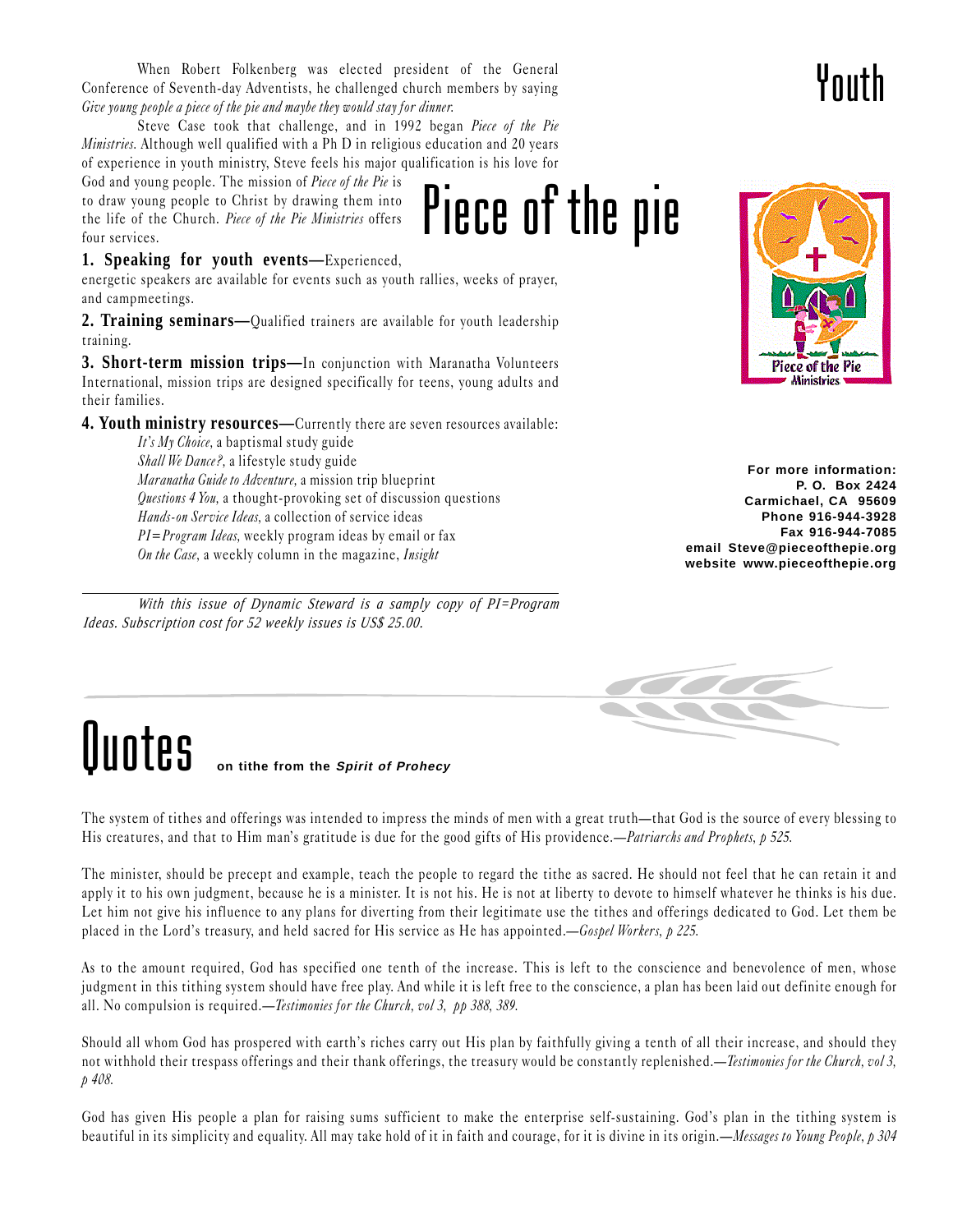Bless all who worship thee, from the rising of the sun unto the going down of the same. Of thy goodness, give us; with thy love, inspire us; by thy spirit, guide us; by thy power, protect us; in thy mercy, receive us now and always. The splendor, the love, and the strength of God be upon us.  $-C S L$ ewis

# An act of worship

Jesus clearly portrays money as a direct competition to God (Matt 6:24),<br>and speaks of the impossibility of serving both money and God. Tithe is one of<br>the primary tools God uses to establish Himself as lord in our lives. and speaks of the impossibility of serving both money and God. Tithe is one of the primary tools God uses to establish Himself as lord in our lives. How we deal with money, and more specifically how we deal with tithe, is a reflection of where God is in our lives.

> In the days of Abraham and Jacob, there was no physical church or membership to support. Yet Abraham and Jacob brought their first fruits, offering tithe to God in an act of worship. Later, when God established a corporate people with a corporate ministry, He gave what He received in tithes and offerings to the priests and Levites. For His people, the tithe continued to be an act of worship; for God it was a means to support His corporate body. The same is true today.

> When our hearts are right, we worship God each time we return our tithe and offerings to Him. Tithing is a worship experience that accepts our relationship with God. It is a worship experience where we acknowledge God as creator, and accept His ownership of who we are and what we have. Claiming ownership of our own usurps God's right and His position. Tithing reminds us that redemption restores God's ownership in our lives. You are to be holy to me because I, the Lord, am holy, and I have set you apart from the nations to be my own (Lev 20:26).

> When we tithe, we consciously profess our trust in God to care and provide for us. When we tithe, we confess who He is in our lives and recognize His guidance and love. When we tithe, we deliberately choose to rely on Him. Thus we follow His guidance to not worry, and seek first His kingdom and His righteousness (*Matt 6:33*). Only when we experience salvation can we worship God. Only when we surrender to His lordship can we truly tithe.

> Understanding tithe in this way leads us to realize that tithe is holy, unique, different. It belongs to the Holy One; it is His to administer. Part of our worship with tithe is turning it over to Him to manage. What happens to the tithe is not our responsibility; our only responsibility is to worship God. However, when as a part of church leadership, we manage tithe funds for God's church, we must always remember that what we manage belongs to God, not to us.

> A worship lifestyle includes accepting the responsibility to administer all God's gifts in partnership with Him. Tithe is not a way of paying God off with a 10% blackmail so we can do what we want to with the remaining 90%. Tithe is a sign of our willingness to manage what belongs to God—all of life, in an intimate walk with Him.

> > For tithe to be truly worship, we need to ask ourselves some questions on a regular basis: Who owns the home we live in? Who owns all the property we manage? Who has given us talent and strength to earn a living? Who has priority in our choices for everyday life? Who do we rely on each day? Do we really allow God to be God in every area of life?

So, how do we make our tithe truly worship? The answer lies in our attitude and action. Tithe as worship starts with a personal acceptance of Jesus Christ as savior and lord. Next is a decision to consciously recognize God as the owner of all that we have and are. Then comes an attitude of management rather than ownership.

Now, turn that attitude into acts of conscious worship, and make tithing an intentional act, not just a habit: Fill out your tithe envelope with a prayer of thanksgiving and praise; place the envelope in the offering plate with the assurance of divine partnership; live every moment acknowledging Jesus as lord of your life; do every deed conscious of the divine partnership you have with God.

So, what about you? Is your tithe worship? Only you and God know the answer. And only you can choose to make it so!

**Worship is giving to God the best he has given us. —Oswald Chambers**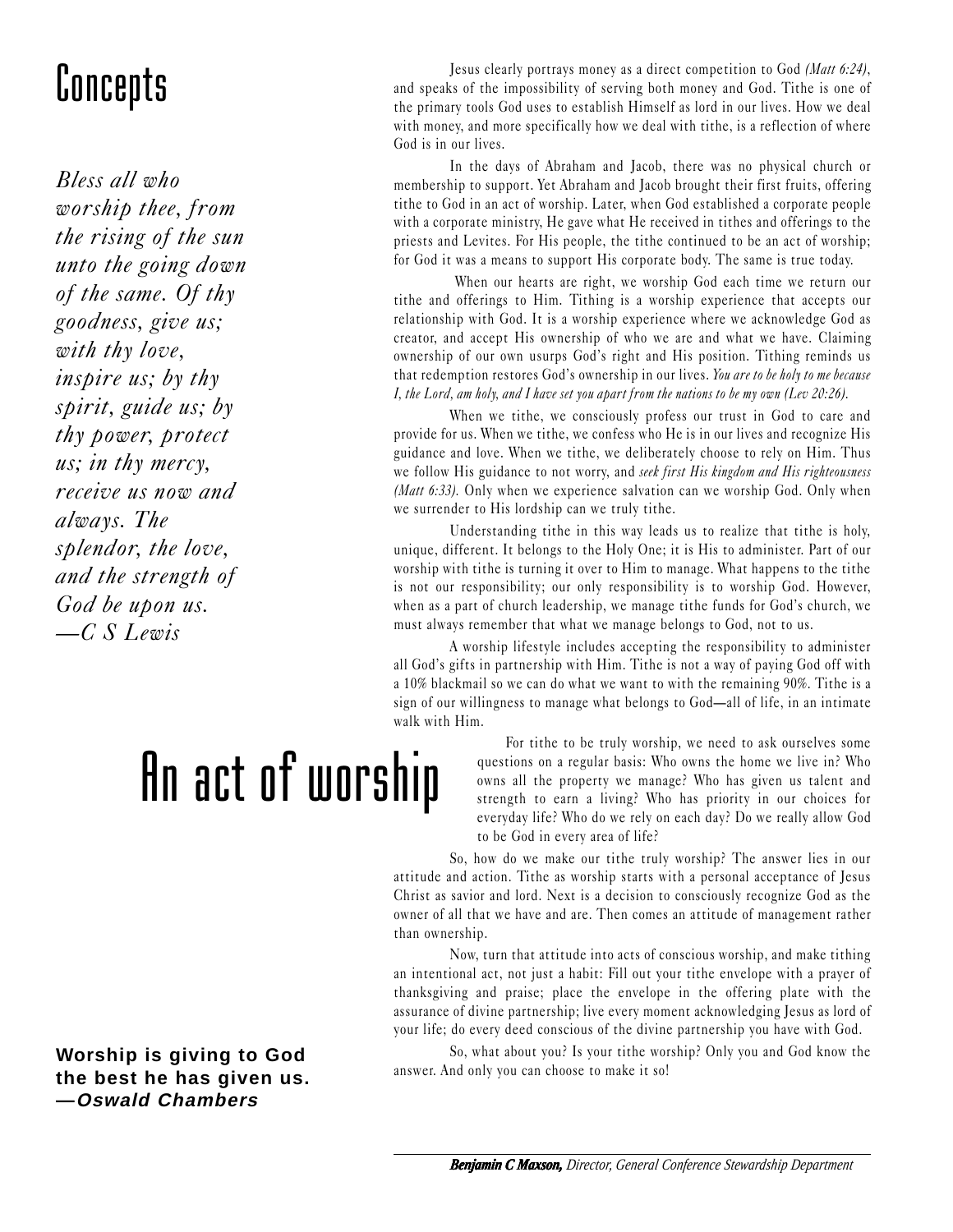**The mission** of the General Conference Stewardship Department is to emphasize the lordship of Jesus Christ, to enhance the integration of the gospel into the Christian lifestyle as faithful stewardship, including the material area of life, and to facilitate the individual, corporate, and leadership dimensions of stewardship as partnership with God.

Understanding and applying a clear and comprehensive biblical approach to stewardship is crucial to the life of the church and each member. Thus the desired outcomes focus on training stewardship leaders and developing materials.

### **Desired Outcome #1**

Trained and certified division, union, and local field stewardship educators who shape the direction of stewardship ministry in their respective areas; develop their own materials and adapt other materials to their local setting; educate their respective target groups (pastors and members); and train and certify local care givers (pastors) in a biblical approach to stewardship.

### **Action Plan #1**

Refine, expand, and continue to implement the stewardship certification process and curriculum to train division and union stewardship personnel as leaders and trainers, specifically to be a basic Stewardship Educator, a Stewardship Trainer, and/or a Stewardship Consultant; develop and provide materials for the Stewardship Certification program; and provide stewardship training for administrators as requested.

### **Desired Outcome #2**

Growth in individual and corporate faithfulness measured by percentage increase in giving units returning tithe, giving units returning offerings, members attending church regularly, members involved in nurture ministry, and members involved in outreach ministry.

#### **Action Plan #2**

Develop and/or coordinate network materials appropriate for the world field by encouraging local development of materials consistent with the overall stewardship philosophy and vision; providing wide access to basic stewardship resources through a Stewardship Web Site, training videos, and other contemporary technology; developing and providing various methods to help pastors determine local church faithfulness levels; and encouraging a threelevel reporting system where conferences/local fields report the faithfulness levels of churches and respective conference/local field to unions, unions provide summary reports of their faithfulness levels to the division, and divisions provide summary reports of their faithfulness levels to the General Conference.

### **Desired Outcome #3**

Increase in administrators understanding, support for, and integration of biblical stewardship.

### **Action Plan #3**

Identify stewardship trends that affect our church and its members; cooperate with organizational administrators to integrate stewardship into their fields; help implement "self-reliance" through training and developing appropriate resources; and conduct Stewardship Consultations for selected conferences to help develop a customized local stewardship strategy.

*Understanding Understanding and applying applying a clear and a clear and comprehensive biblical biblical approach to stewardship is dship is crucial to the crucial to life of the church and each member h member.*

## Stewardship Window

*This document was prepared by the General Conference Stewardship Department in response to a request from the General Conference Leadership Committee that all departments present, at the 1998 Annual Council Session, their desired outcomes and action plans.*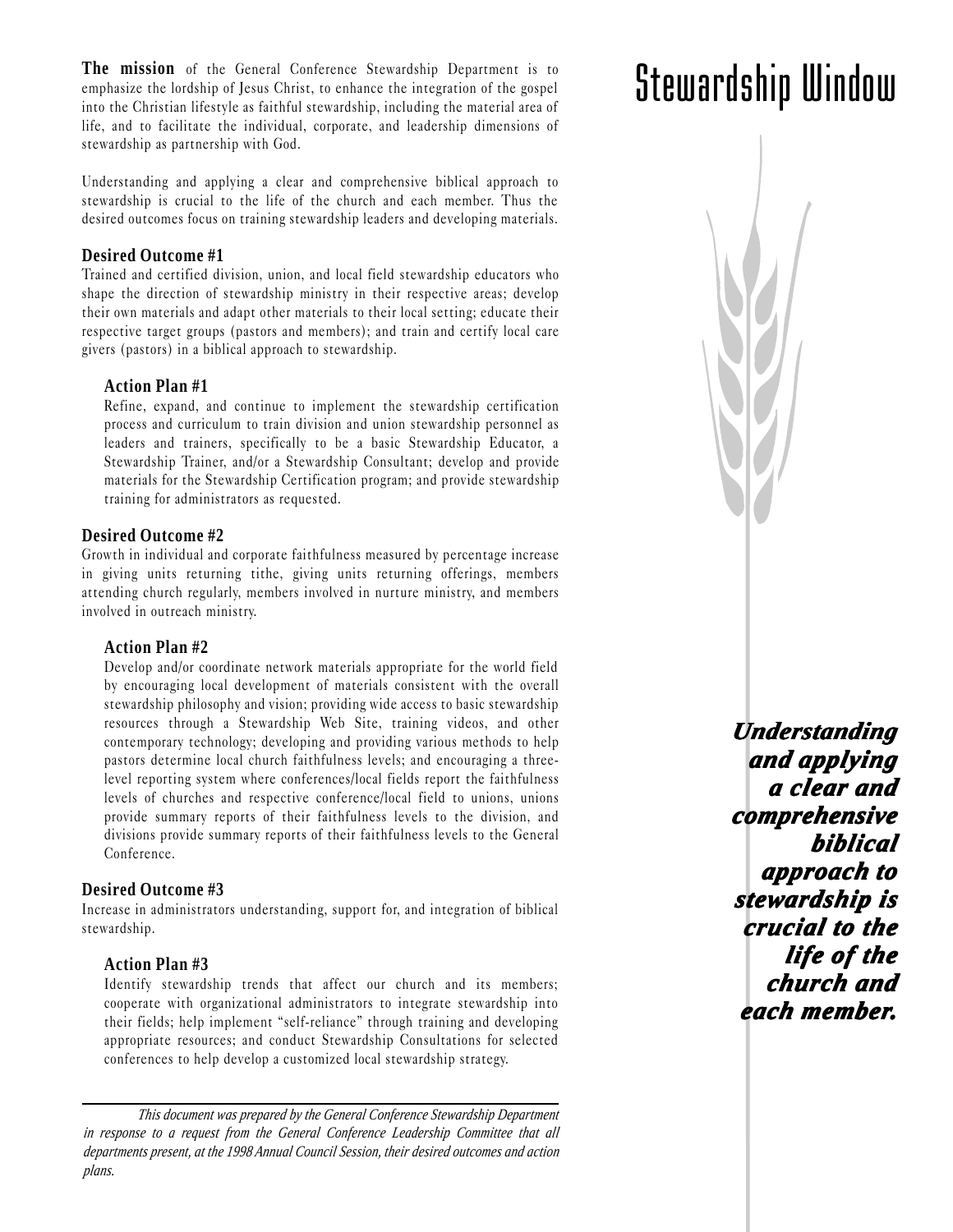### Sermons

### **Introduction**

Scholars and non-scholars have spent long hours persuading other scholars and non-scholars that the story of Jonah is actual history, or that it is a parable, or an allegory. It is possible to devote so much time persuading people to swallow the fish story that we fail to catch the great spiritual drama that unfolds.

### **Who was Jonah?**

Jonah was a worshiper of the creator. He believed in God, believed in creation, worshipped on the Sabbath, understood right and wrong, knew about the controversy between good and evil, comprehended something of the justice and mercy of God. Jonah could be a member of our church.

Jonah was a strong nationalist. Like his countrymen after the exile, there grew up in him a bitterness towards others. His nation had suffered so much from its enemies. There was no room in his heart, or the nation's heart, for forgiveness or civility towards others. Humanity had been squeezed into two groups: us and them. Ninevah, capital of Assyria represented Israel's most bitter enemy. Jonah

# Wilderness of mercy

The story of Jonah ploughed new thought patterns into the theological landscape of Judaism. Jonah drops into history in the midst of a people who differentiated themselves from the world, whose pride appropriated the goodness of God for themselves, whose prejudice locked others outside the circle of their concern. The story of Jonah shatters the narrowness and superiority of anyone or of any group who dares to think that he or it alone enjoys God's favor. The story of Jonah is meant to crush pride and crumble prejudice.

was a proud denominationalist. He could fit right in with Seventh-day Adventists who also consider themselves a called people. Like many of us, Jonah believed God reserved special blessings for his group and that somehow the virtue of being called carried with it a subtle sense of superiority.

Jonah deliberately disobeyed God. This indeed is a striking feature of the story. A worshiper of God deliberately disobeys. Some may feel Jonah was timid and that his fear of Ninevites propelled him towards Tarshish. Consider his amazing courage when, on board the ship, he told the sailor to toss him overboard. When he finally got to Ninevah there was boldness and determination in his preaching. No, he was not a coward. Why then did he disobey God?

Jonah was in conflict with God. Jonah's worship of God brought him to an intellectual understanding of what God was like. He knew God was gracious but he didn't wish for God to be gracious to his enemies. His intellectual theology had not been assimilated into his emotional life. He worshiped God, he knew God, but he wanted God's character to be changed.

Jonah fled God's presence because it was too uncomfortable. He was exposed to God's searching judgments, and his littleness, his sin, his prejudices and hypocrisies stood revealed for what they were. Yet in God's presence he would have been a changed man. In God's presence his prides and his hatreds could have been transcended. In God's presence he would have found inner healing.

The ultimate absurdity of Jonah's conflict with God is revealed in the closing scenes of this story: Jonah had pity on a vine that grows up one day and dies the next; but he did not want God to have pity on a city of million Gentiles.

Jonah was self-centered. Self-centeredness is a universal tendency. Our primary preoccupation is with ourselves. When any new idea or suggestion comes along, our first reaction is How does this affect me, my position, my future?

So it is not surprising that Jonah was embarrassed and angry about the failure of his preaching. It is not surprising that Jonah's emotional state was determined by his physical comfort (shade) or discomfort (blazing sunlight).

#### **What did Jonah discover about himself and about God?**

We really don't know what happened to Jonah. Did he ever preach another sermon? What effect did the Ninevah sojourn have on him? I would like to think Jonah learned a lot in a moment. Jonah learned these six things:

1. You can run from God but you cannot hide. God is infinitely gracious. You can spurn Him repeatedly yet He entreats with tears. O Jerusalem, Jerusalem, you who kill the prophets and stone those sent to you, how often I have longed to gather your children together, as a hen gathers her chicks under her wings, but you were not willing (Matt 23:37). There is a great revelation of God's character here. Not only would He save Ninevah, but He would also save Jonah.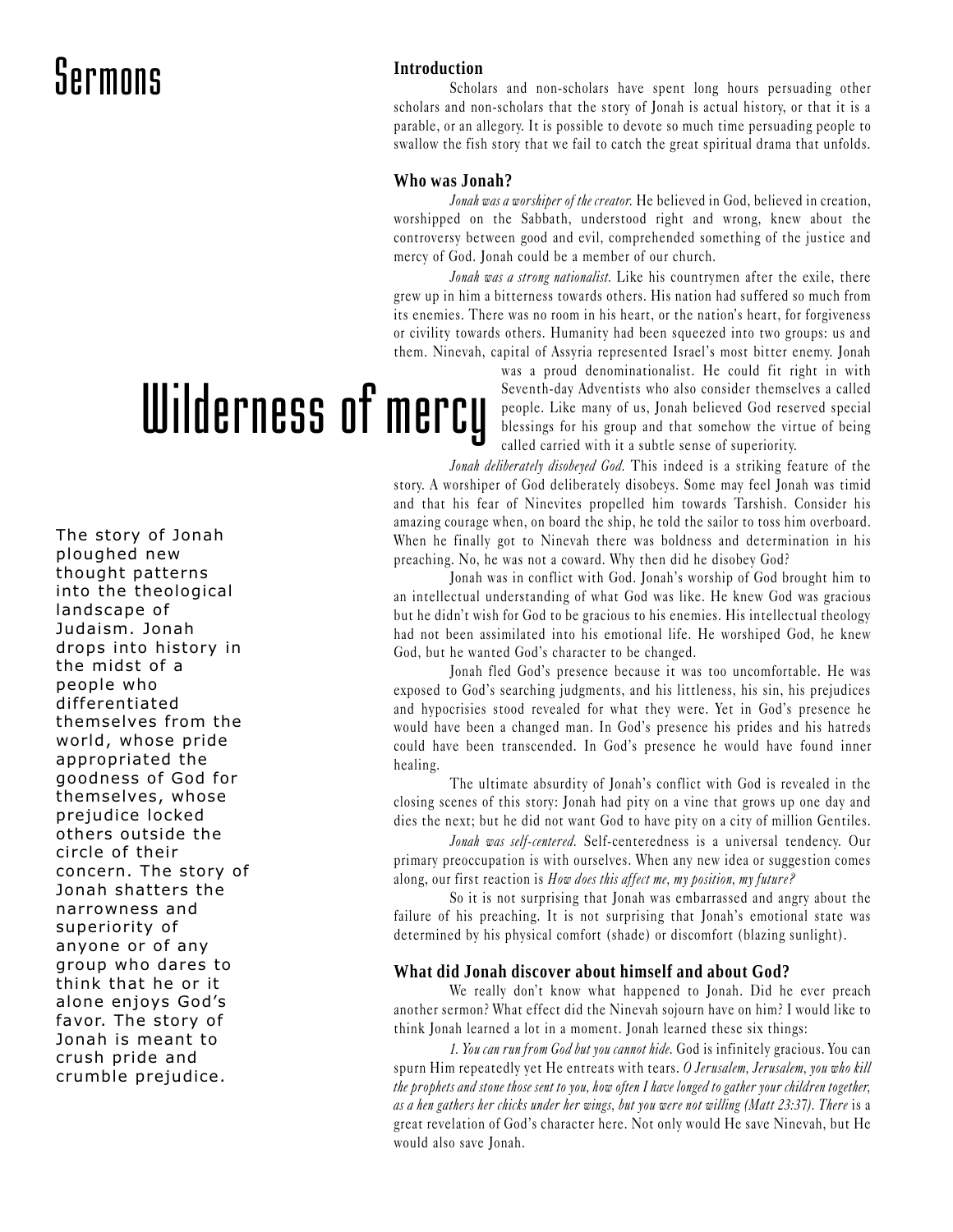2. God focuses on the world. The church is not the focus of God's attention and concern; the world is. Both Scripture and the Spirit of Prophecy describe how precious the church is in God's eyes; but let's not let such statements suggest that God somehow has only secondary regard for the rest of the world.

3. How to deliver a judgment message. I expect Jonah never again spoke in thunderous tones about the destructive power of God. He now spoke with tears in his voice. He realized that God's judgment messages are meant as entreaties of the most urgent kind, not denouncements of the most violent kind.

Imagine going to the doctor who finds some serious condition in your body. And the doctor exclaims amidst the joy of discovery, In six weeks you are going to die! The doctor I go to had better say it differently. A judgment message from God is very tender because it arises out of the pain and longing of His heart. We who have been entrusted with that message need to speak in softer tones.

4. You can't depersonalize humanity. Jonah could not see individuals. He saw groups and masses. He saw us and them. He branded them with a label to justify his thinking. Those who lived in Ninevah were not people, but Gentiles. They were heathen. How easy it is to classify people into groups and thereby rob them of their humanity. When you can train yourself to look at groups, you are spared the obligation of seeing people with compassion.

It is easy to listen to a mission appeal for a school or a hospital and toss a dollar into the plate. It is a different to know a boy named Emu whose only apparent hope for an education is dependent on you. Life is so much easier when you don't have to see people as individuals.

Is there a hint of rebuke in God's word to Jonah: And should not I pity Ninevah, that great city, in which there are more than a hundred and twenty thousand persons who do not know their right hand from their left, and also much cattle? Yes God sees the many, but He sees much more. God sees the many in which He sees the one. But there is even more: God sees the little ones—those who do not know their right hand from their left and who therefore, like cattle, cannot be held at all responsible for the moral state of society. What great encouragement it is to know that God sees even the little ones.

5. There's a wilderness in God's mercy. There's a kindness in His justice which is more than liberty. Jonah had previously worshipped a territorial God. That territory was the land of Palestine. Its people were the people of promise, the direct descendants of Abraham, Isaac and Jacob, the ones who kept the law and lived by the blueprint. But here in Ninevah he learned that, yes, God was a territorial God, but the vastness of His territory took in everyone and every place. There is no person who was not a child of God. That person may be far from home, he may be on a rebellious trip, but he is still a child of the king. He is royalty.

6. Your special place in the plan of God. Up to this time Jonah saw himself as part of the elect—the chosen ones, and he thought that being chosen meant being a favorite. But outside Ninevah, crushed by his failure, crippled by frustration, Jonah begins to realize that he is called as a co-worker with God. He can say, as did the apostle Paul centuries later, by  $God's\,\,grace\,\,I\,\,have\,\,a\,\,ministry.$  Jonah understood that being called, chosen, and blessed by God was not an indication of worth, it was an invitation to work. Jonah discovered his missionary destiny. Jonah discovered that God uses broken people for the highest purposes. Man is happy when he has a utensil that remains whole and is saddened when it breaks. God, on the other hand, whose most cherished possession is a man's heart, delights when it is broken in humility.

### **Conclusion**

Jonah is not just a fish story. Jonah is a drama played out over and over in the lives of individuals and of religious organizations. In this drama we are confronted with our littleness and narrowness, our preoccupation with ourselves. In this drama we are challenged by a great God-to see Him anew, to break out of the shell of our little existence, to catch a vision of the purpose and plans of God, and to rediscover the missionary destiny of His people.

*"It is clear that he does not pray, who, far from uplifting himself to God, requires that God shall lower Himself to him, and who resorts to prayer not to stir the man in us to do the will of God, but only to persuade God to will what the man in us wills." —Thomas Aquinas*

### Sermons

*Lowell Cooper, Vice-President, General Conference of Seventh-day Adventists*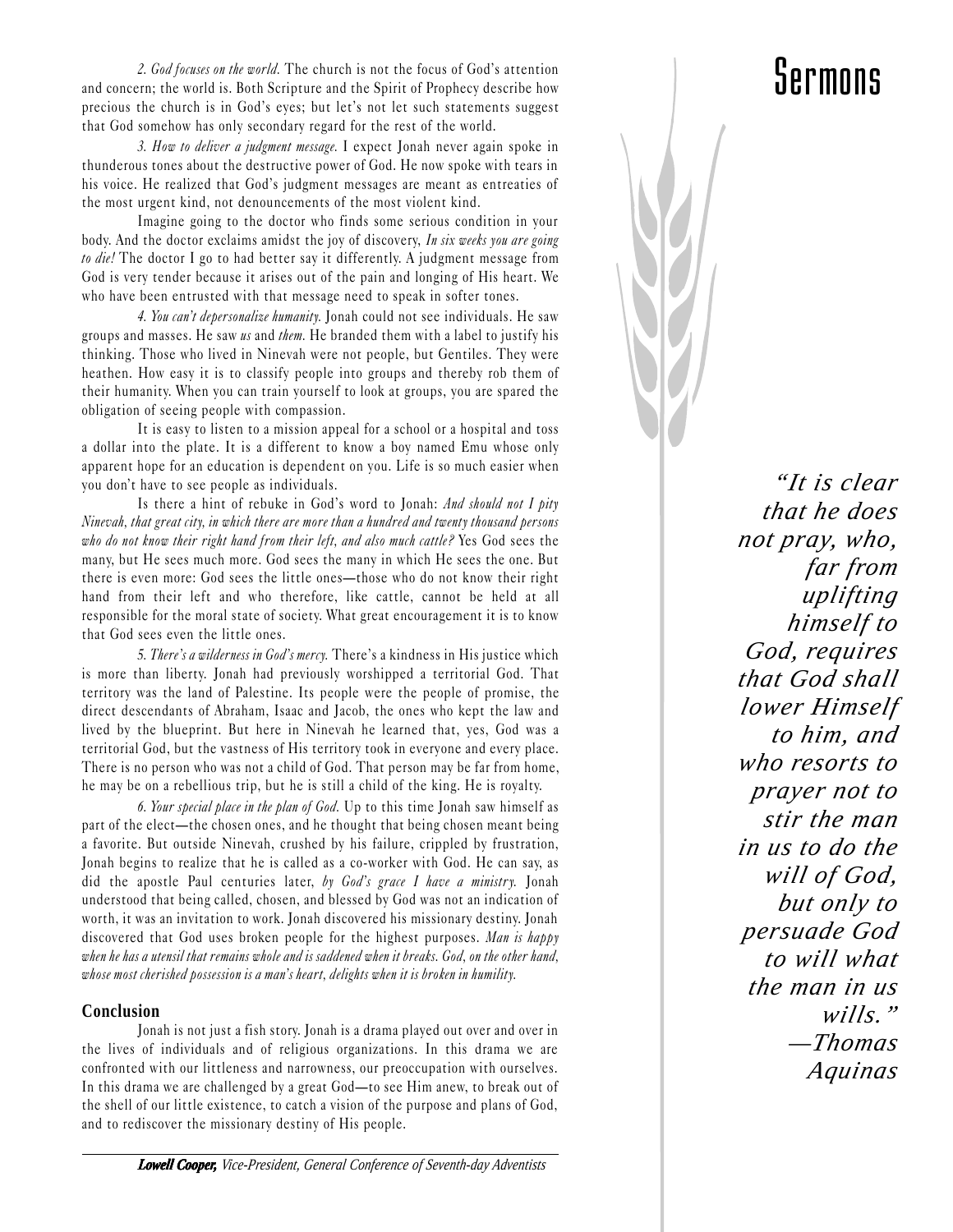### Sermons

### **Introduction**

It was memorable for me to swim a length of a pool for the first time out of my depth and not drowning! I knew I could swim for I had swam fearlessly at the shallow end many a time. And I knew there were people nearby to rescue me just in case something were to happen. Yet, it required a commitment of faith to begin swimming across the pool. It took even greater faith to go those last few exhilarating yards.

**F-A-l-T-H,** as an acrostic, says **F**orsaking **A**ll **I T**rust **H**im. Faith says Forsaking all, I trust Him to go beyond what is seen and secure. Faith is trusting in the Lord with all your heart without leaning on your own understanding. Faith is following God in every part of your life. That doesn't mean we undervalue the mind, understanding, and common sense; it means we do not base our life on what we can figure out or feel strongly; it means God is at the center—and that is not always easy.

Abraham found a life of implicit faith to be exhilarating! Genesis chapters 13 and 14 tell us at least four things about faith.

### **Faith goes back to God after failure**

In Genesis chapter 12 we see that Abraham had really messed things up. Fear in Egypt had replaced faith. It was no credit to him that Pharaoh threw him out. What does Abraham do? He goes back to where he had first built an altar (Gen 13:4). While in Egypt there were no altars, no mention of God. After his display of

Faith of Abraham

lack of faith, and after facing the consequences of it, Abraham approaches God again. Now we see his desire to return from disgrace to grace, to be quit of life's compromises and breathe again the clean air of the place where faith had once been fresh and strong- $J C L G$ ibson.

Faith does not give up after failure; it gets up after failing to find God again. When you fail, don't give up. Get back to the *altars*—get back to the place where you once found the presence of God very near. Search Him in prayer, Bible study, fellowship, and regular worship. Get back in touch with God. You may have failed Him, but He still loves you.

And once you restore your relationship with God, it is much easier to sort out difficulties with other people.

### **Faith gives way to others and works through love**

The new wealth of Abraham and Lot created some logistic problems: They need more room to accommodate their family, their herds, and their staff. Abraham's faith, restored by contact with the Lord, enables him to be at ease with himself and deal graciously towards his nephew. He doesn't pull rank as head of the tribe, he doesn't fight for first place. As far as Abraham was concerned, he didn't have to show Lot who was senior partner, he didn't have to make a statement of power. As far as Abraham was concerned, it was God who was in control.

Lot, by contrast, chooses for himself (Gen 13:11). He takes the fertile valley of Sodom, in spite of the moral and spiritual danger. Sodom was wicked and sinning greatly against God. Abraham chose to take the higher ground, both morally as well as literally. Abraham was willing to defer, to work harder to remain close to God.

Was Abraham a wimp, a doormat, wanting a quiet life, not standing up for himself? Chapter 14 shows that Abraham was no wimp. Here we see him as a skilled military general defeating a far greater army to rescue Lot from the trouble he has gotten himself into. In deferring to Lot, Abraham illustrates true servanthood. In Philippians 2 Paul urges Christians to imitate the meekness and servanthood of Christ. The meekness of Christ is not weakness-there is none stronger than Jesus. Only faith that can strengthen us to be like Abraham, to serve others joyfully.

### **Faith brings God's approval and assurance**

*Dark as my path may seem to others, I carry a magic light in my heart. Faith, the spiritual strong searchlight, illumines the way, and although sinister doubts lurk in the shadow, I walk unafraid toward the enchanted wood where the foliage is always green, where joy abides, where nightingales nest and sing, and where life and death are one in the presence of the Lord.—Helen Adams Keller*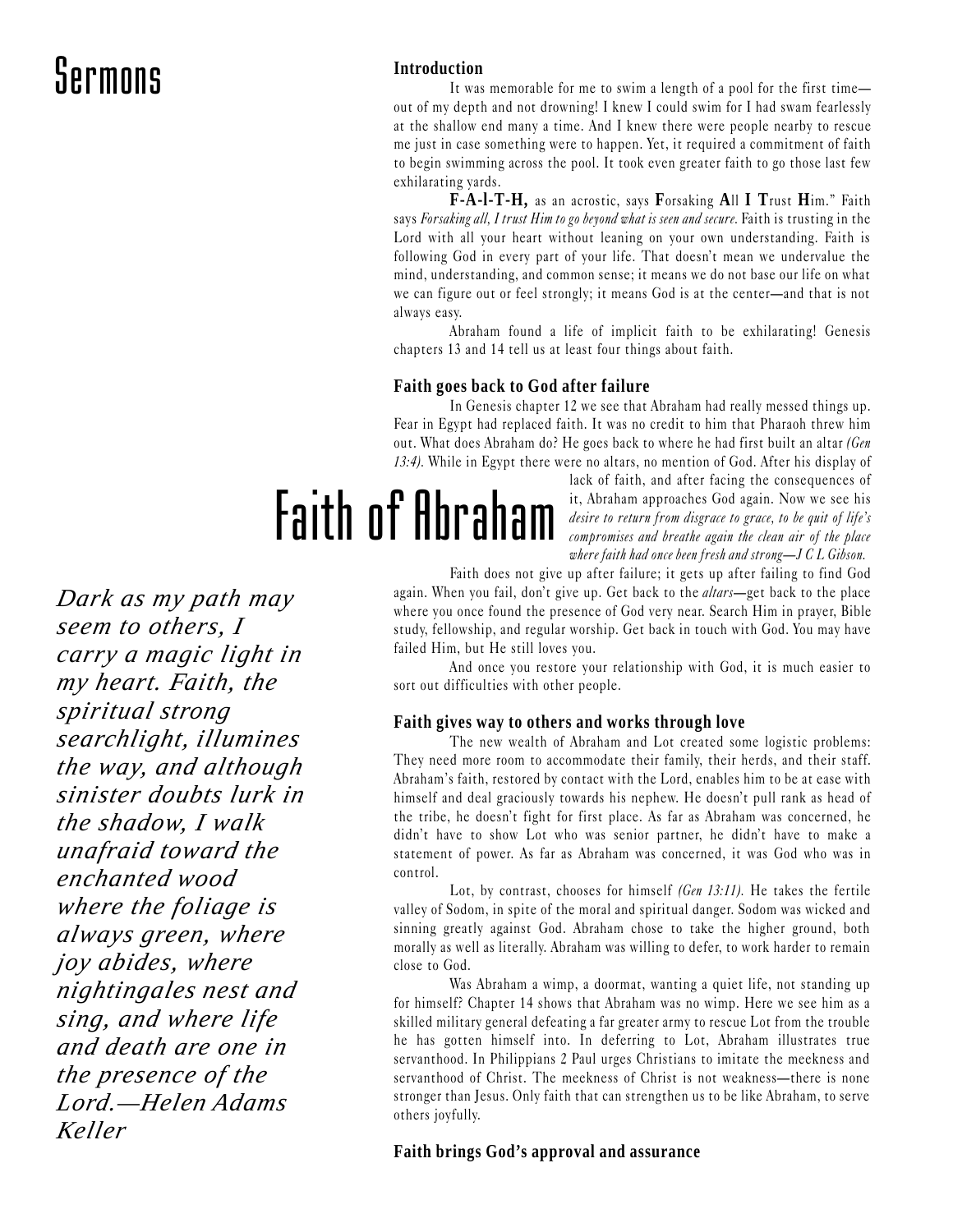In Genesis 13:14-17, God repeats and extends his promise to Abraham not simply to make him a great nation (as in chapter 12), but to multiply his offspring to be as numerous as the dust of the earth.

Choices made for God may mean an immediate material loss (obedience to God means we pay our tithe even when others save money and think us stupid). Yet all our material losses are more than compensated spiritually. We may not always feel so at the time, but afterwards as with Abraham, God confirms it.

A minister was asked to consider pastoring a new congregation where the membership was larger, the income was more than liberal, where the future looked brighter. It was a tempting offer for he was not happy where he was. As he contemplated on the offer, he simply could not find any peace from God to apply for the position. So he decided to remain where he was. Not long after that decision was made, he felt the blessing of God in his spirit for that decision, for exercising his faith.

#### **Faith produces generosity and wisdom**

In Genesis 14 Abraham meets with the kings of Salem and Sodom. Melchizedek, the king of Salem, who was also a priest, feeds Abraham and pronounces a blessing on him. Abraham responds by presenting to Melchizedek a tithe of all that he had captured.

The King of Sodom doesn't bother to bring God into it at all and makes an abrupt, businesslike offer to Abraham. Give me the people but keep the goods for yourself, says the King of Sodom to Abraham. Abraham does not accept the offer; instead he only takes his expenses and the share belonging to the men who fought with him. What is going on here? Why does he give one tenth to one and refuses to take advantage of the other? In the one case Abraham responds to the blessing and gives without looking for return —an act which can only be done with faith in a generous God. In the other case, Abraham's faith makes him shrewd and wise enough not to be beholden to the King of Sodom. I have raised my hand to the Lord, God most high, creator of heaven and earth and have taken an oath that I will accept nothing belonging to you so that you will never be able to say 'I made Abraham rich' (Gen 14:22-23).

Faith made Abraham generous to those who honor God and cautious in dealing with those far from God lest they would boast that Abraham was in some way in their debt. A minister had a lot of grass to cut but could not afford a lawn mower. Next door lived a man who did not go to church much, but who had a lawn mower. When asked why he did not borrow his neighbor's lawn mower, the minister said I don't want him to get the impression that he has done his bit for God by doing me a favor with the loan of his mower. That man's spiritual needs were more important than the minister's grass. Does the Church sometimes ask outsiders for too many favors? Perhaps that's why people are sometimes cynical about us. The word goes round: They're always begging, always looking for our money. A faith like Abraham's will seek to be generous and to serve the outsider, taking care not to give the impression that it is the other way round.

> Faith goes back to God after failure Faith is willing to give way to others and works through love Faith brings God's approval and assurance Faith produces generosity and wisdom

#### *Conclusion*

Our faith must be very strong like the faith of Abraham. Have you let God down? Faith gets up and goes back to him. Do you have problems in the family? Faith works through love. Do you have a difficult decision to make? Find out what God wants and in all your ways acknowledge Him and He will direct your path.

May a living faith make you both generous and wise. May God keep you in perfect peace as you stay your minds on Him as you trust in Him.

**If a blade of grass can grow in a concrete walk and a fig tree in the side of the mountain cliff, a human being empowered with an invincible faith can survive all odds the world can throw against his tortured soul. —Robert Harold Schuller**

### Sermons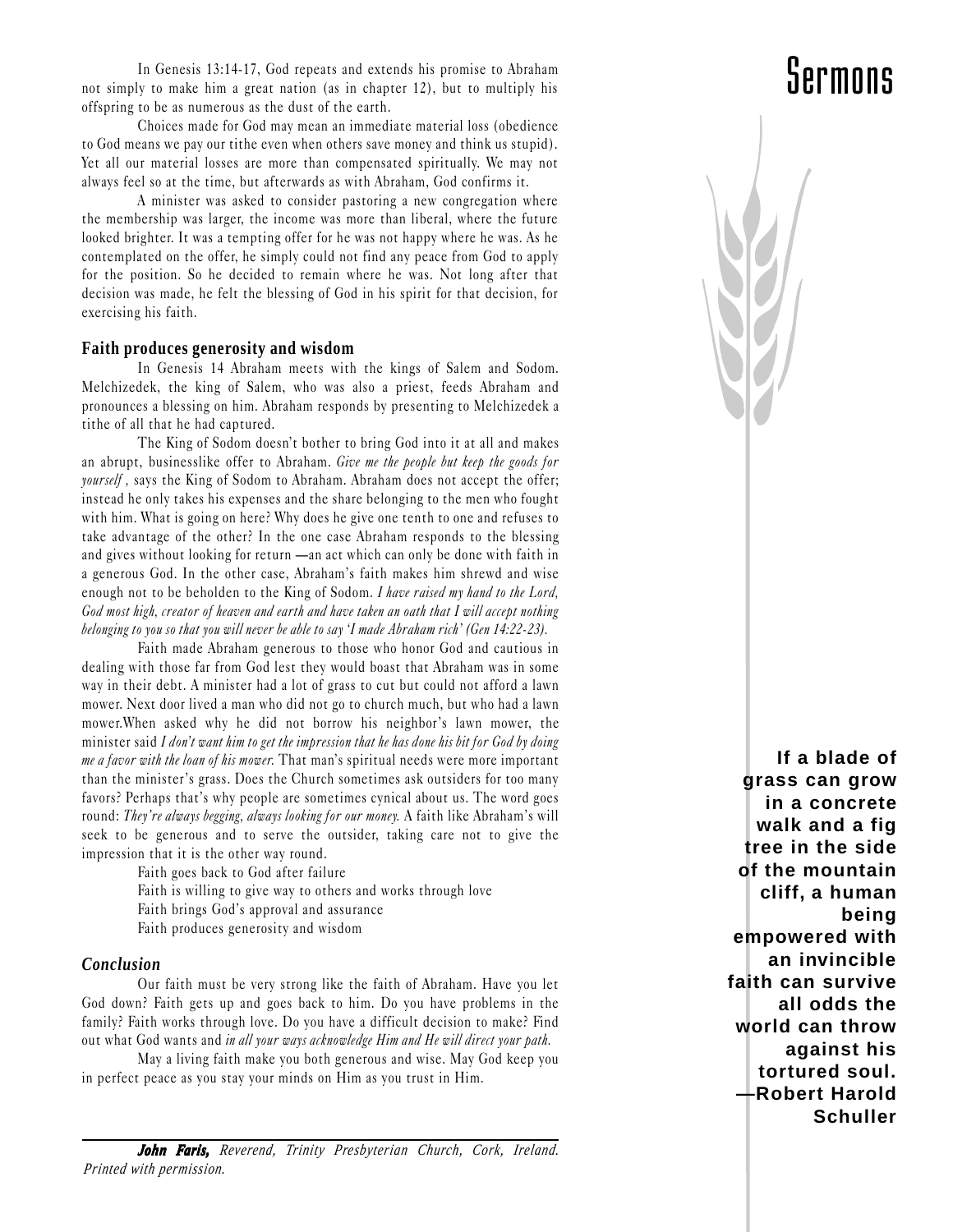### Sermons



*No man can tell whether he is rich or poor by turning to his ledger. It is the heart that makes a man rich. He is rich or poor according to what he is, not according to what he has.—Beecher*

### **Introduction**

At a campmeeting in Zambia, a prominent leader with good intentions announced that there was a financial need for a special project. He gave the details of this worthy cause and then said As the Spirit moves you, come up to the front and publicly announce your offering to the Lord for this special project. There were people of varied financial situations and means in the audience; some with surplus wealth, some with moderate incomes, some with barely nothing.

A farmer, who owned a lot of cattle and in the business of selling animals to the butchers and milk to the dairies, walked up to the front in great majesty and announced that he would give two cows to this project. Two cows were equivalent to about US\$1000 ! A loud  $A$ men followed the farmer's announcement. Of course, he then asked his wife to stand and be acknowledged. Next, another farmer stood up, walked to the front with gusto and determination. He, rather loudly, announced his gift of four cows. This time the *Amens* were even louder than the first time and they were accompanied by an enthusiastic applause. A third farmer stood up and walked to the front. Not wanting to be outdone, he pledged six cows. This time the cheering almost brought the roof down. The pledging and

## How big is your heart?

cheering continued until all the wealthy people in the audience had contributed great amounts towards the special project.

Towards the end, an ordinary man, without extraordinary airs, humbly walked to the front and pledged items equivalent to US\$ 10.00. The only responses that came were from the little children sitting in the front pews. (They had no concept of the value of money. They were by now conditioned to say Amen and clap when a pledge was made.)

The smaller the amount, the quieter the amens; the higher the amount the louder the amens. The size of the gift does not matter in the eyes of the Lord. What matters is the sacrifice involved in the gift.

### **What Jesus sees**

Imagine Jesus Christ in the temple. The people are invited to bring their offerings. Jesus is seated at a vantage point. Not only can He see the amount each person was giving, but he can also see their hearts. A rich man stands up with a money bag filled with coins of gold and silver and walks with his head held high. Another has his servant carry his bag to draw attention to his wealth.

Jesus sees the bags of gold and silver. He sees their hearts-some with good intention, some with selfish motive, some with an agenda. Then a poor widow stands up, copper coins squeezed tightly in her fist. People look at her wondering why she's walking up to the front without an offering. But Jesus sees what is in her clenched hand. Jesus sees her heart of worship. The copper coins plunk on top of the heavy gold. There is silence. There is a moment of heavy silence before Jesus speaks. He begins, I tell you the truth. Every time Christ Jesus says the words I tell you the truth, it's a sure sign that something very important is to be said. Jesus then draws closer to the widow and points at her. Now the poor woman is embarrassed and prays for the earth to open up and swallow her. Jesus says Look at this woman. Of course, everyone looks. And then Jesus says This poor widow that you see right here has put in more than all the others.

There are looks of confusion and anger. There is a low murmuring amongst the worshipers. Then Jesus points to the rich and says All these people gave their gifts out of their wealth but she out of her poverty putting all she had to live on (verse 4). What Jesus is saying is All of you are rich. You have plenty in your homes, you have plenty in your bank accounts, you have your animals. But this woman who is not just a widow but also poor has nothing. She did not have a selection from which to choose. She has no money in the bank, she has no assets, she has no animals. She brought what she had to live on-two copper coins she had to meet her daily needs.

In preparing to come to the temple to worship, the woman must have asked herself What will I give to the Lord? I have nothing. Moved by the Holy Spirit, moved by the power of Jesus she says, My entire life is under You God. You take care of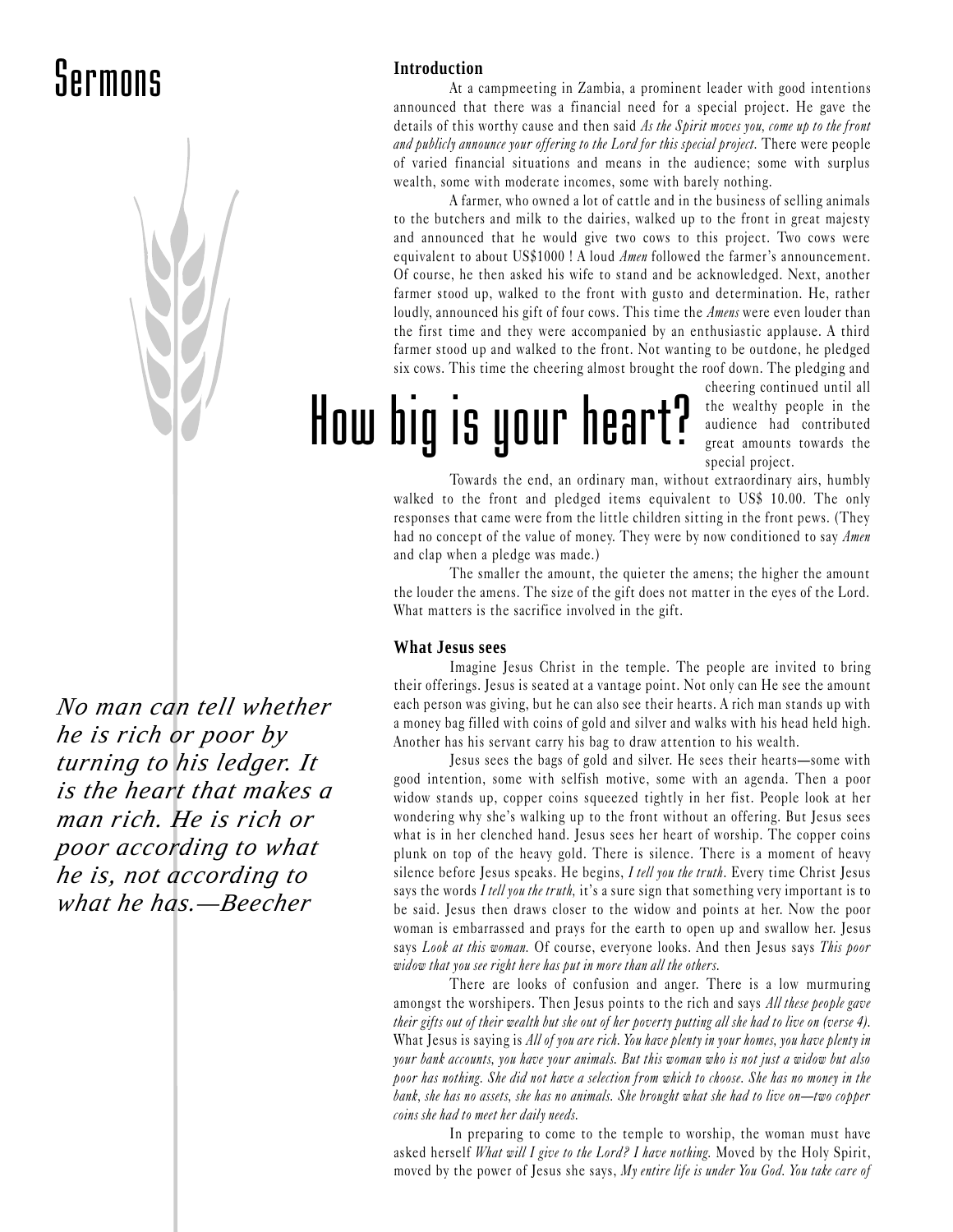me. I will give you that which I have. All I have to live on is two copper coins. I will bring them to you. She picks the two copper coins, leaving her home void of anything valuable.. She knows that her decision means that when she returns home, there will be nothing waiting for her. There will be no money. There will be no food. She knows that this decision to give Jehovah all she had meant that she will return home to kneel and say to the God of heaven My Jehovah I seek of thee and ask of thee to take care of me. Scripture says that out of her poverty she gave all she had to live on.

### **What really counts**

The lesson here is clear. I often wonder about itemized lists of large donations and extravagant gifts printed in church publications and other public announcements. What is the measure of the great gift in the eyes of God? The gift should not be measured by the amount, but by the sacrifice involved in the giving. Scriptures says for God so loved the world that He gave His only son. If God had a million sons from which to give, it would have been a different understanding of love. We would have said After all God gave out of the many sons He had. But God had only one Son!

God may not ask all of us to bring to him all that we have to live on. But when the Holy Spirit moves upon our hearts, when the understanding is truly clear that all our living is dependent on what comes from God, when our faith is answered in God as our supplier of all our needs, when our minds are enlightened with a global comprehension of the demands of God's service, when our hearts have been moved from the desires of the things on this earth to the love of things in heaven,—then our gifts to God will not be measured by the amounts. Our gifts to God but will be measured by such deep levels of sacrifice as only the Holy Spirit can tell us to do.

### **Conclusion**

A missionary had been witnessing faithfully to a certain individual. Following their conversation one day, the unconverted man placed a small statue and a silver coin on the table before him. Then he took two slips of paper and wrote something on each. Putting one beside the image and the other with the money, he turned to the Christian worker and said *Please read this*. On the note by the idol were written the words Heathen god. The sheet next to the coin bore the inscription *Christian god*. From what that needy soul had observed in the lives of the merchants from so-called *Christian* nations, he concluded that money was the object of their devotion!

How can you apply this into your own life? Every time you are about to go to church or when you get your paycheck, you sit down and ask yourself the question *What could the Holy Spirit ask me to give to God?* And when you have ascertained what the Spirit of the Lord has impressed upon your heart to give to God, verify it by asking yourself What would Jesus say about my level of sacrifice? Sacrifice is a relative term nobody can define what is sacrifice and what isn't sacrifice. What does the balance of your bank account mean when you contemplate on what to give to the Lord as appreciation for what the Lord has done for you? Are you giving to God an offering that represents your sacrifice?

> Pray for judgment to determine what a great gift is in your life. Ask of God What shall I give to You? Bring unto God what the Spirit impresses upon your mind.

### Sermons

*Money in itself is neither good nor bad; it is simply dangerous in that the love of it may become bad. With money a man can do much good; and with money he can do much evil. With money a man can selfishly serve his own desires; and with money he can generously answer to the cry of his neighbor's need. With money a man can buy his way to the forbidden things and facilitate the path of wrongdoing; and with money he can make it easier for someone else to live as God meant him to live. Money brings power, and power is always a double-edged thing, for it is powerful to good and powerful to evil.—William Barclay*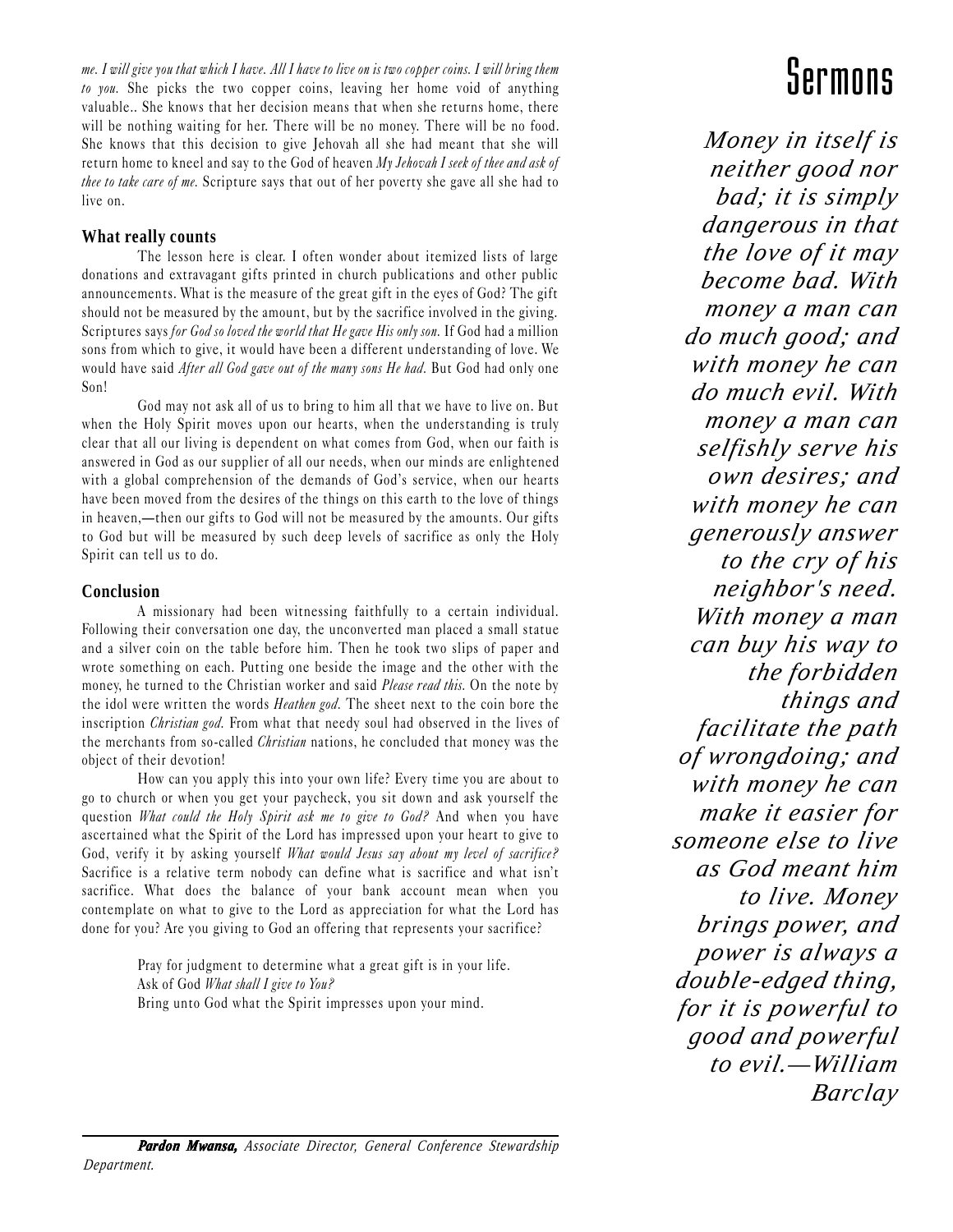### Sermons Introduction



A distraught woman writes Dear Pastor, In reply to your request to make a pledge, I wish to inform you that the condition of my bank account has made it impossible to give. My shattered financial condition is due to federal laws, state laws, city laws, brothers-in-law, and outlaws. Due to these laws, I pay so many taxes that now my brain is taxed. I am required to get a business license, dog license, and marriage license. I also contribute to every charity and organization which the genius of man is capable of bringing to life, including the Red Cross, purple cross, and the double cross.

For my own safety, I must carry life insurance, property insurance, liability insurance, auto insurance, and now, earthquake insurance. As a result of all of this, I try to give an inexhaustible supply of money for every known need, desire, and hope of the human race, and when I don't, I am either talked about, held up, or robbed. Now pastor, had not the unexpected happened, I could not have enclosed a check with this letter—The dog who has been coming to my door begging for his bit everyday, just had pups in my kitchen. I sold them and here's your share!

#### **What's it all about?**

That's a humorous letter because it reflects a frustrating truth about how it is in life these days, with so many demands for our money and support bombarding us with needs and threatening to overwhelm us. Views such as that of this honest woman, sermons that aim at your wallet, and letters that ask to give from your limited resources make stewardship all about money. But, that's not what Christian stewardship is all about.

So rather than make another demand for money today, I think it might be helpful to remember and rethink the biblical concept of stewardship. How should we tend to all our limited resources? Stewardship has very little to do with paying a bill to the church. Stewardship has more to do with how you view your personal relationship with God, and your neighbor. Indeed, the Bible says that decisions about money and possessions are, at heart, spiritual decisions because, for good or ill, they affect our relationship with God and our neighbor.

Your money or your life

Surprisingly, Jesus talked about money and possessions more than any other topic. Jesus talked about the widow's mite, rendering unto Caesar what is Caesar's, the rich young man, and that great parable about the use of our God-given talents—all these illustrations provide us clear guidance about stewardship.

#### **Where's your treasure?**

Perhaps the most powerful statement about the relationship between you and your possessions comes from a one-liner in Matthew's sermon on the mount: Where your treasure is ... there also will be your heart. A modern translation puts it this way: Don't store up treasures on earth where moths and rust can destroy them and thieves break in to steal them. Instead, store up your treasures in heaven . . . and remember your heart will always be where your treasure is. In the long run the things of our lives will find their way inside us, and they will shape our inner spirit.

A little boy was given two dimes. He was told one was for the church and the other for an ice cream cone. He ran down the street with a bit too much enthusiasm, stumbled and fell. To his dismay one of the treasured dimes rolled out of his hand and down the sewer drain. Looking up to heaven with a sad face he said, Well God, there goes your dime.

#### **What's taken over?**

One basic principle involved in stewardship is that we are supposed to enjoy the good things in life and take pleasure in them as gifts from God, but we need to learn not to let the things of life take over our hearts. Jesus did not say it was sinful to have possessions or even to be wealthy. Indeed, there is some indication that His ministry was supported by wealthy women. However, He did say that unless we use them wisely, possessions can be a barrier to our spiritual health. So Jesus insisted that we keep our priorities straight and not be possessed by the act of possessing. Our first priority must always be the kingdom of God;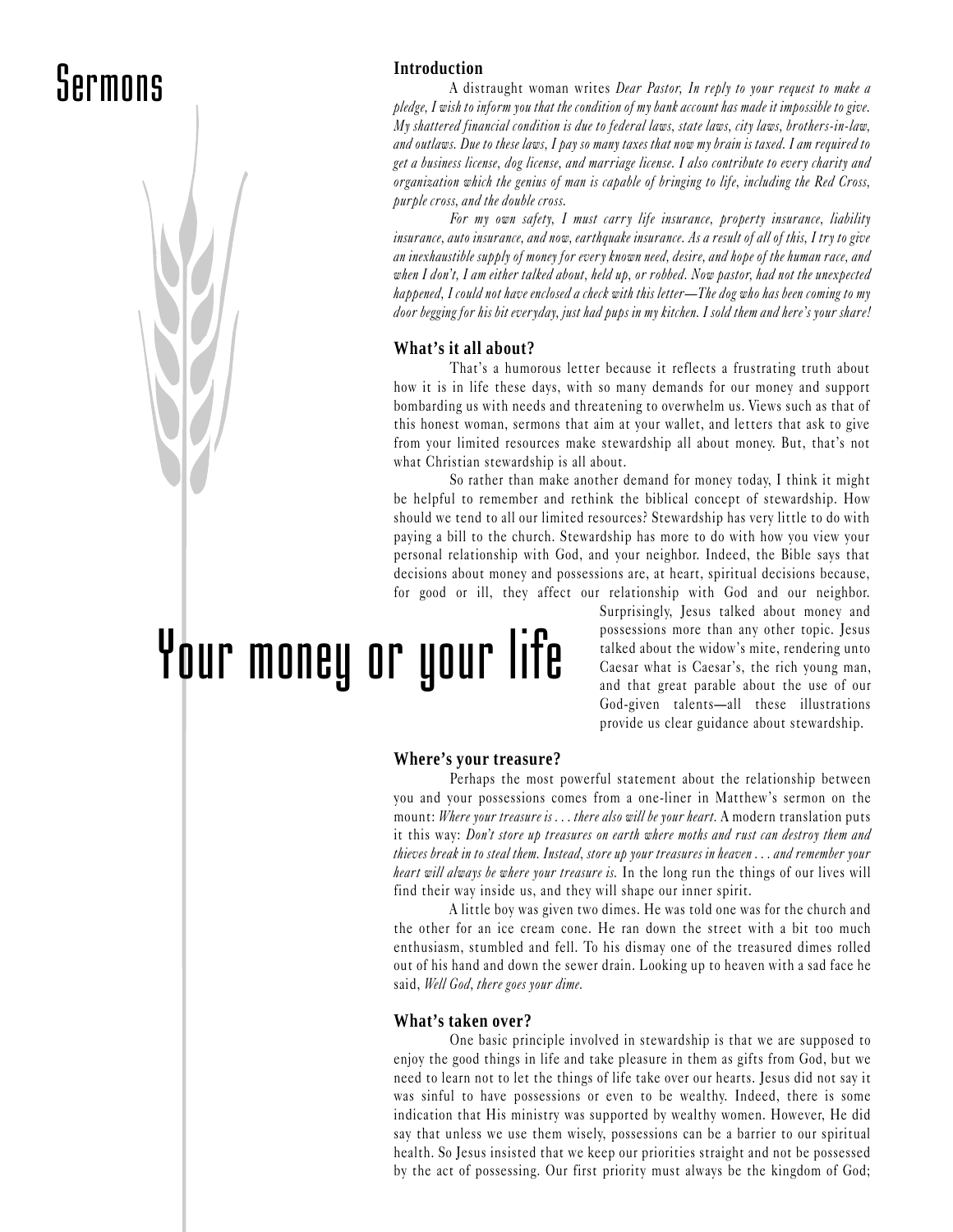our second priority must always be taking care of those in need and sharing of  $\mathbb{C}$   $\mathbb{C}$   $\mathbb{C}$   $\mathbb{C}$   $\mathbb{C}$   $\mathbb{C}$   $\mathbb{C}$   $\mathbb{C}$   $\mathbb{C}$   $\mathbb{C}$   $\mathbb{C}$   $\mathbb{C}$   $\mathbb{C}$   $\mathbb{C}$   $\mathbb{C}$   $\mathbb{C}$ what we have. St. Augustine said it well some 1500 years ago with his classic definition of stewardship: Find out how much God has given you and take from it what you need. The remainder which you do not require is needed by others. The superfluities of the rich are the necessities of the poor. Those who retain what is superfluous, possess the goods of others.

When asked of the columnist, How do you save up good ideas so you can write them in the future? Erma Bombeck responded What is saved is often lost. I don't save anything. My pockets are empty at the end of a week. So is my gas tank. So is my file of ideas. I trot out the best Ive got, and come the next week, I bargain, whimper, make promises, cower and throw myself on the mercy of the Almighty for just three more columns. I didn't get to this point overnight. I came from a family of savers who were sired by poverty and worshiped at the altar of self-denial. Throughout the years, I've seen a fair number of my family who have died leaving candles that have never been lit, appliances that never got out of the box. It gets to be a habit. I have learned that silverware tarnishes when it isn't used, perfume turns to alcohol, candles melt in the attic over the summer, and ideas that are saved for a dry week often become dated. I always had a dream that when I am asked to give an accounting of my life to a higher court, it will be like this: So, empty your pockets. What have you got left of your life? Any dreams that were unfulfilled? Any unused talent that we gave you when you were born that you still have left? Any unsaid compliments or bits of love that you haven't spread around?' And, I will answer, 'I've nothing to return. I've spent everything you gave me. I'm naked as the day I was born.'

### **Where's your joy?**

What's unique and special about this form of Christian stewardship is that it brings great joy into life. Indeed, we are encouraged by God to enjoy living freely and openly by giving up the strings which bind us to things of the world. There's an old Jewish proverb which says: Every person must render an account before God of all the good things he beheld in life and did not enjoy. The key words are beheld and enjoyed, not saved, stored, and treasured. One philanthropist summed it up saying I get three kicks out of every dollar I've ever had: one, when I make it (and you know how much I love to make a dollar, he grinned). The second kick is when I bank it (and I do have a Yankee lust for savings), but the third kick comes when I give it away—and this is the greatest kick of all.

### **What's your response?**

Think about your responses to God's gifts. In the world of entertainment, Jack Benny was a legend of stinginess. For most of his professional life, Benny kept up a running gag of his unwillingness to part with a penny, embarrassing everyone with creaking vaults in the cellar and reluctant fumbling in his change purse. One particular show, it was a dark and rainy night and Benny was accosted on the street by a mugger. The robber sticks a gun in Jack's face and says, Your money or your life. There's a long pregnant pause and the impatient robber shouts out a second time, Your money or your life! Jack strikes his classic pose and responds, I'm thinking, I'm thinking. Think about your stewardship. It's all about your money and your life.

Money can buy medicine but not health

Money can buy a house but not a home

Money can buy companionship but not friends

 Money can buy entertainment but not happiness

> Money can buy food but not an appetite

Money can buy a bed but not sleep

Money can buy a crucifix but not a Savior

Money can buy the good life but not eternal life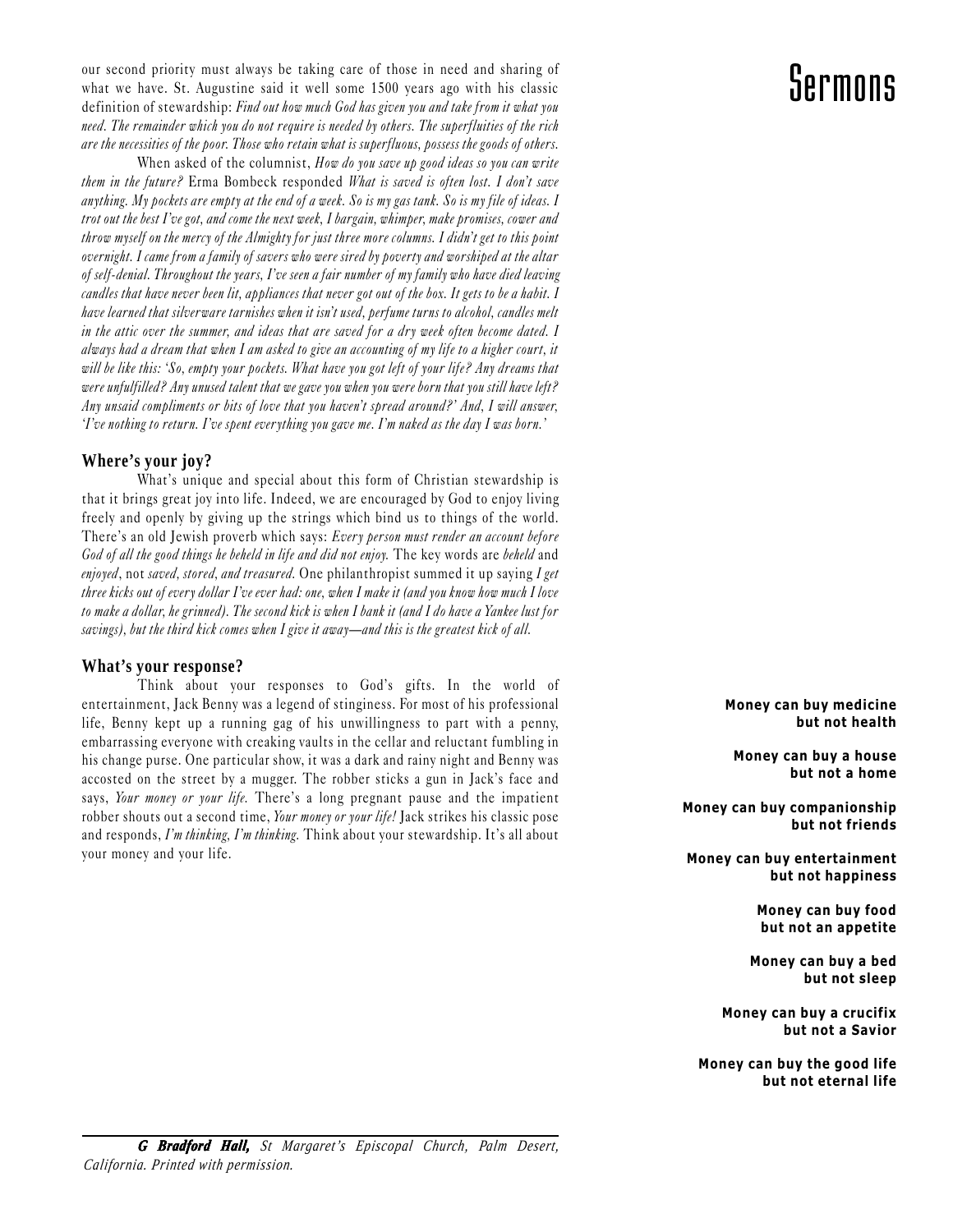

*A Life of Pr e Prayer* **by Paul Cedar US\$ 24.99**



*Immanuel Immanuel* **by John Witmer US\$ 24.99**



*Moral Dilemmas Moral*  **by J Kerby Anderson US\$ 24.99**

Imagine what it would have been like to eavesdrop on the prayers of<br>Jesus. What an incredible experience it would have been to hear a conversation<br>between the Son of God and His heavenly Father. Jesus. What an incredible experience it would have been to hear a conversation between the Son of God and His heavenly Father.

> Prayer is one of the most important, intimate acts of Christians, and yet we continue to travel through life carrying our own burdens, suffering through guilt and agonizing over decisions which can be easily passed to the Lord in prayer. Many of the greatest blessings in life come as answers to prayer, but still many of us do not know *how to pray* fervently and consistently, intimately and humbly.

> Paul Cedar, in A Life of Prayer, takes on the role of mentor to guide us through cultivating a life of daily prayer. After addressing the purpose and unlimited potential of prayer, Cedar addresses such issues as:

Determining the proper posture of prayer

Claiming God's promise through prayer

Realizing God's protection through prayer

Avoiding the Pharisees' approach to prayer

A Life of Prayer offers practical suggestions, sample prayers, and two personal prayer notebooks to guide and strengthen your prayer time

Jesus Christ . . . Son of God . . . Messiah . . . Savior . . . The Word . . . Son of Man ... King of kings and Lord of lords ... There are many names given to Jesus. The second person of the Godhead is clearly the central focus in God's drama of redemption. Yet, tragically, many Christians know only a fraction of what the Bible teaches about Jesus. In Immanuel, Witmer unveils the Scriptural teachings and historical evidence of Jesus Christ.

John Witmer has done us all a great service by distilling what the Bible teaches about Jesus Christ, writes General Editor Charles Swindoll. Much like a careful archeologist, John has diligently dug through God's Word and brought to the surface the riches about Jesus Christ found within its pages. Like treasures held up to the light, he allows the various facets of the person and work of Christ to flash their brilliance.

Scriptural teaching treasures and practical applications abound in Immanuel. Witmer describes a full picture of Christ in four distinct phases:

> the Son of God before He became a man; the divine suffering of man on earth; the glorified and ascended Christ, and; the reigning King today.

A Christian today is confronted on all sides with *Moral Dilemma*—topics as diverse as abortion, genetic engineering, capital punishment, gambling, or civil disobedience. Anderson has the answer and the evidential support for today's Moral Dilemmas. In an easy-to-understand style and using solid biblical support, Anderson presents the arguments for and against the most timely, contemporary issues of the day.

Each topic that Anderson addresses is defined clearly and all major viewpoints on the issue are addressed. Anderson presents a thorough history of many of the topics including euthanasia, abortion, and capital punishment. Anderson then performs a biblical analysis on each issue citing examples from both the Old and New Testaments. In addition to instructing individuals on what their actions should be, Anderson offers suggestions to lead society to the correct and moral decision.

Moral Dilemmas is an important resource for pastors and church leaders as well as all Christians who desire greater knowledge on what the Bible says about contemporary issues, says Swindoll.

**Published by Word (Nashville, Tennessee),** these books are part of the *Swindoll Leadership Library. Over the next seven years, a total of 40 books will be released to complete this library collection.*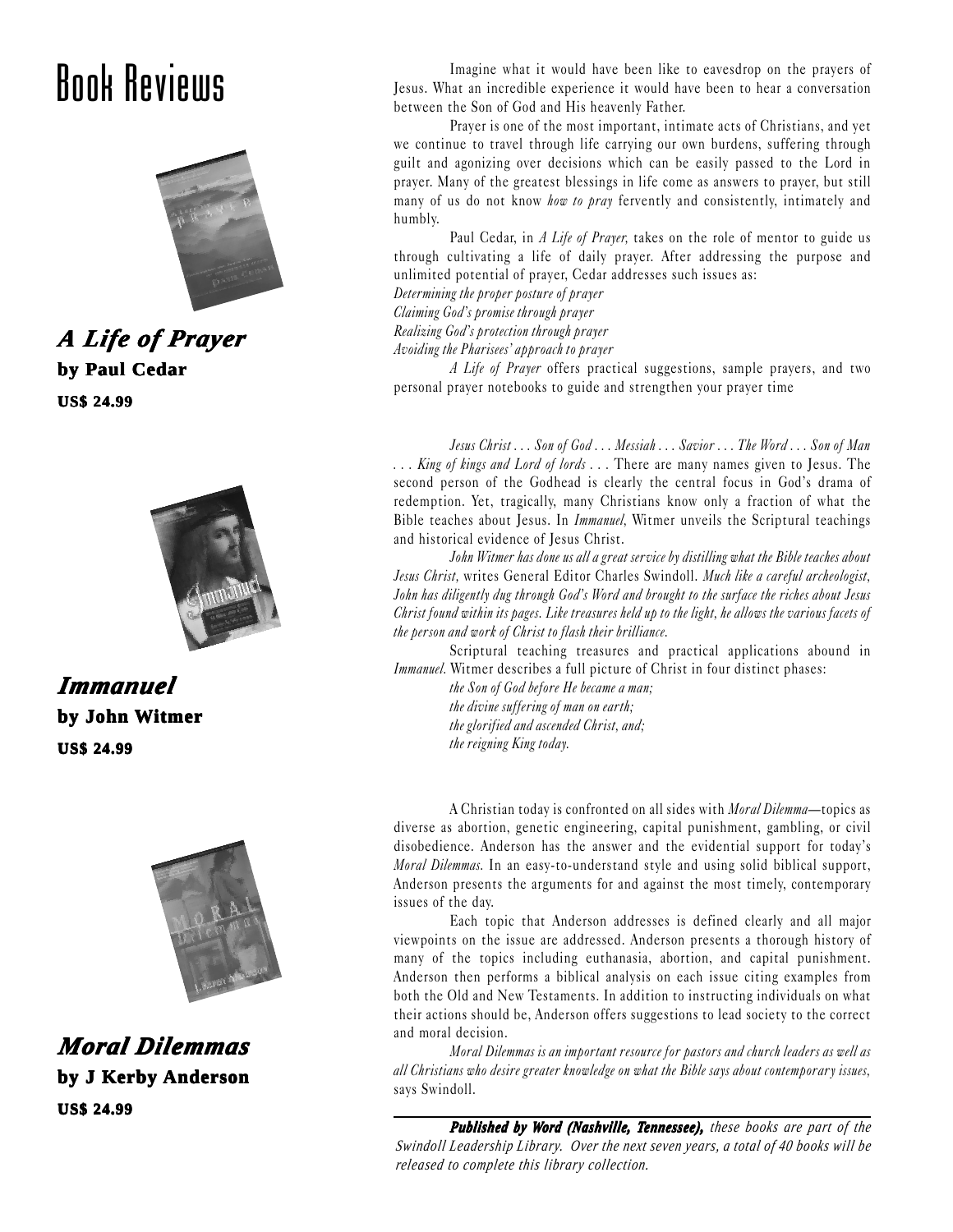Drawn from the vast resource of J I Packer's teaching and writing, these daily readings emphasize the central Christian theme of a sovereign God who is also our loving heavenly Father. Each reading is dated and under a page in length. The readings are separated into weekly themes that are topically indexed at the end of the book. All themes emphasize the overall theme of being part of the family of God and focuses on the worshipper's relationship with God as creator, redeemer, protector, and father.

Both scholarly and down-to-earth, Packer is recognized worldwide as a leading evangelical theologian. He is currently Board of Governors Professor of Theology at Regent College in Vancouver, Canada and an active writer, lecturer, and preacher. Those who enjoy Packer's insightful teachings and writing style will enjoy this devotional while seeking a deeper, more personal relationship with God.

Don't treat these words as if they were inspired, Packer says, but use them as a springboard to see how high your heavenly Father lifts you. Always forthright, thoughtful, and challenging, these daily meditations will encourage all who are part of the family of God.

Of the devotional life, Packer says To rush God randomly babbling about what is on our mind at the moment, with no pause to realize His greatness and grace and our own sinfulness and smallness, is at once to dishonor Him and to make shallow our own fellowship with Him.

This book was provocative to me. For instance, Anderson speaks of the Sabbath as being a rest from the 6th day—a sort of something out of nothing. He talks about Moses' burning bush experience as being the theological beginning point on the Bible. He notes that the Creation story was Moses' way of soothing Israel's slavery-damaged morale caused by Egyptian bondage.

Anderson points out that Christ came to humanize humanity. The Holy Spirit was the soul agent for this purpose following the resurrection. Pentecost had more to do with empowering through the Spirit than being filled with the Spirit. Empowerment comes before equipping. Before we load people up with methods and equip them with concepts and theories of ministry, we need to empower them by having them learn spiritual empowerment in their daily lives.

On the day of Pentecost, three things happened that made the disciples effective: They were empowered by the Holy Spirit; they preached a risen Christ; and they promised the Holy Spirit to all who believed. Pentecost meant power for mission--not the name of a church.

Anderson suggests that without identifying the *mission*, there is no need for the *filling* of the Spirit. The church must develop a ministry that includes discernment, caring, and community.

This quote on page 143 jarred my senses: The powerlessness and irrelevance of the church is not that it lacks tactical encounter with the world, but that its strategy is one of survival rather than sacrifice, of success rather than service, of reputation rather than responsibility.

Speaking of Jesus, Anderson notes that Jesus was clearly a student of the Scriptures but was also a servant of the Spirit. Those who set the standard and character of Christ's ministry included blind Bartimaeus, the despised Samaritan woman, the scorned prostitute, the desperate father of the demonpossessed boy, etc.

The soul of ministry is Christ/ Holy Spirit empowerment which brings life to the church and results in ministry within the body of believers, extending to those who are dying in sin.

The world's needs did not set Christ's agenda. His agenda was set by the Father's priority-the redemption of fallen man.





*In God' In God's Presence*  **by J I Packer Harold Shaw Publishers Wheaton, Illinois, 1998 US\$ 14.99**



*The Soul of Ministry The Soul Ministry*  **by Ray S Anderson Westminster John Knox Press Louisville, Kentucky, 1997 US\$ 22.00**